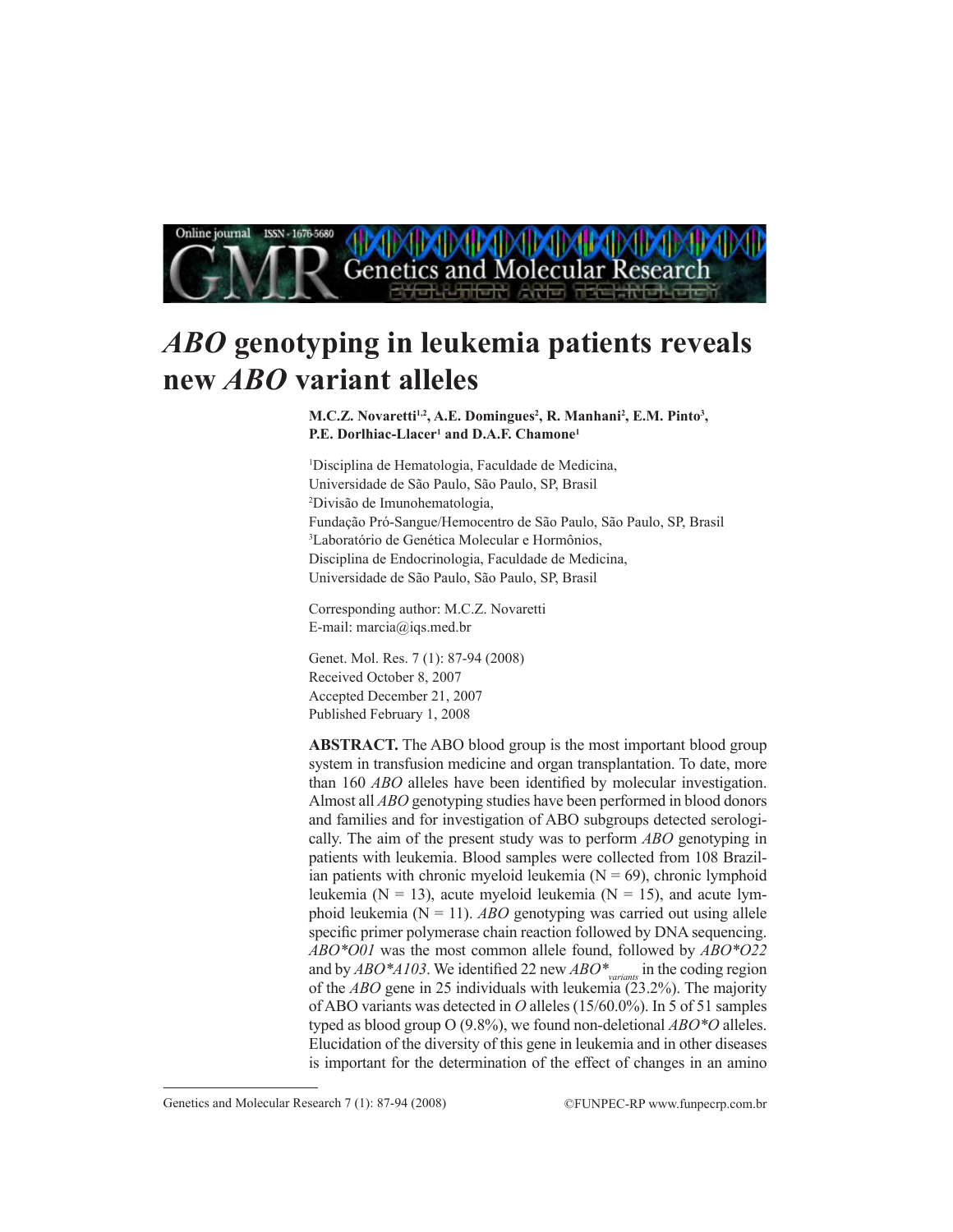acid residue on the specificity and activity of ABO glycosyltransferases and their function. In conclusion, this is the first report of a large number of patients with leukemia genotyped for *ABO*. The findings of this study indicate that there is a high level of recombinant activity in the *ABO* gene in leukemia patients, revealing new ABO variants.

**Key words:** ABO blood group; DNA polymorphism; Leukemia; Genetic polymorphism; *ABO* gene; Brazilian population

## **Introduction**

The ABO blood group is the most important blood group system in transfusion medicine and organ transplantation. Using classical serological studies, it is possible to classify individuals into four blood groups (A, B, O, and AB). Numerous phenotypes with weak expression of A and B on red cells have been detected and different terminologies have been adopted for ABO subgroup classification (Issitt and Anstee, 1998).

The sequence of nucleotides comprising the *ABO* gene, its structure and some of its common variants were determined in the early 1990s (Yamamoto and Hakomori, 1990; Yamamoto et al., 1990a). This gene, mapped on chromosome 9q34.1-34.2, consists of 7 exons ranging from 28 to 688 bp. More than 90% of the coding sequence is located in exons 6 and 7, and contains the catalytic domain (Yamamoto, 2001). The *ABO\*A101* is considered the reference sequence, to which other *ABO* alleles are compared. The *ABO\*B101* allele is distinguishable from *ABO\*A101* at eight nucleotide (nt) positions, which result in four amino acid changes in the expressed protein. Among these, substitutions responsible for alterations at two sites (L266M and G268A) determine the A or B specificity of the enzyme (Yamamoto, 2004).

The single nucleotide deletion at 261 of exon 6, found in a large number of *O* alleles, is responsible for the loss of the activity of the enzyme (Yamamoto et al., 1990b).

To date, more than 160 *ABO* alleles have been reported in the literature. Many of them encode glycosyltransferases with change in activity and/or specificity (Yamamoto, 2004).

Although the function of ABO antigens has not been established yet, associations between ABO blood groups and certain diseases have been described. These include the association between blood group O individuals with increased incidence of duodenal ulcers and gastric carcinoma (Daniels, 2002). Aberrant expression of ABO antigens has been reported in pre-malignant and in malignant cells. The weakness of ABO antigens in leukemia patients has been reported mainly by serological analysis in individual case reports, especially in the myeloid lineage, or in small numbers of samples (Kolins et al., 1978; Matsuki et al., 1992).

Almost all *ABO* genotyping studies have been performed in blood donors and families and for investigation of ABO subgroups detected serologically. Hence, we studied the ABO blood groups among patients with leukemia using conventional ABO typing, allele specific primer polymerase chain reaction (PCR-ASP) and DNA sequencing.

#### **Patients and Methods**

This prospective study was conducted at Hospital das Clínicas da Universidade de São Paulo, in São Paulo, Brazil. São Paulo City is the capital of the State of São Paulo in Southeast

Genetics and Molecular Research 7 (1): 87-94 (2008) ©FUNPEC-RP www.funpecrp.com.br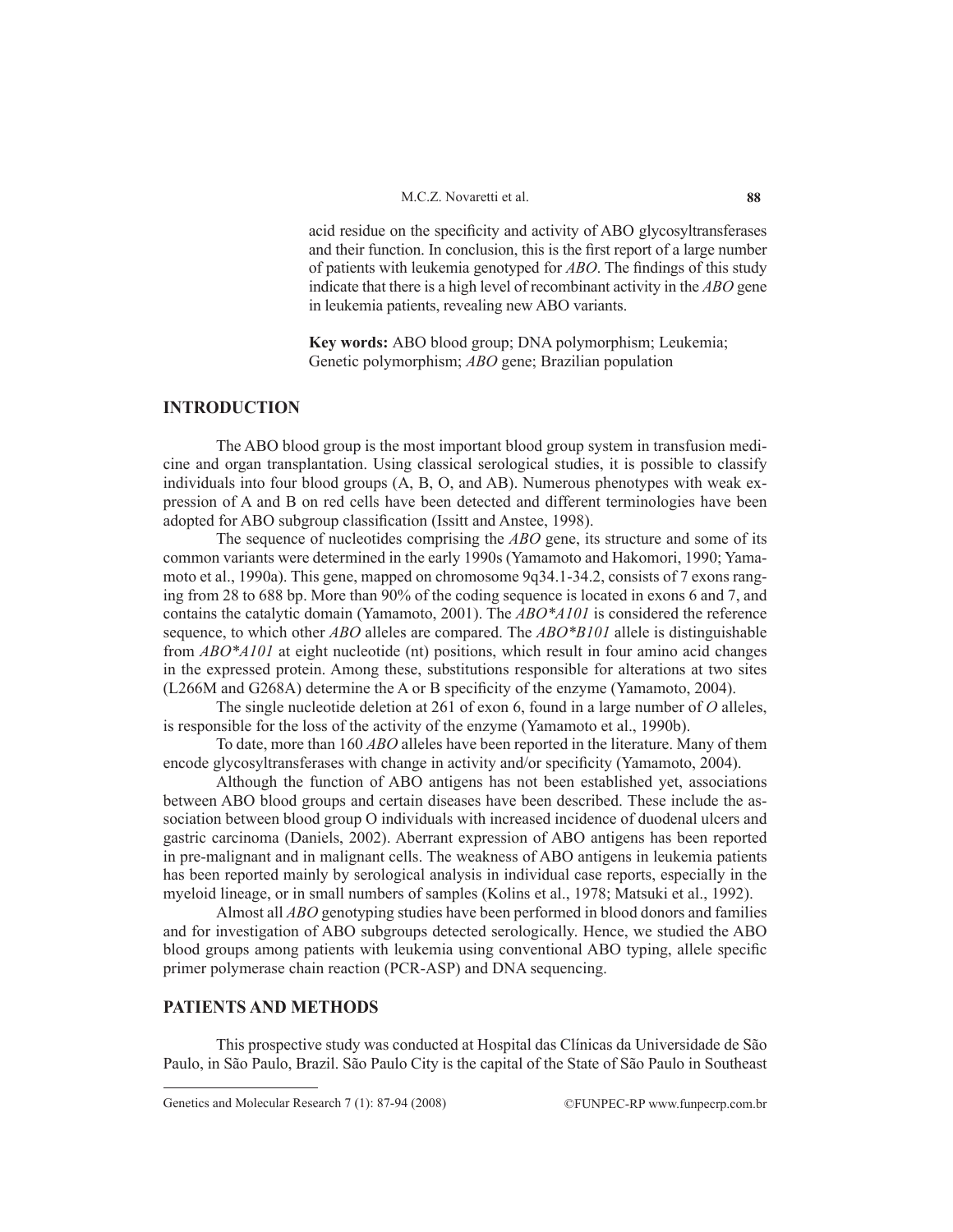Brazil. It is located at 23°32'36", 46°37'59"W. The city has a population of just over 11 million, which makes it the most populous in the southern hemisphere (IBGE, 2005).

Venous blood samples from 108 unrelated Brazilian patients with chronic myeloid leukemia (N = 69), chronic lymphoid leukemia (N = 13), acute myeloid leukemia (N = 15), and acute lymphoid leukemia ( $N = 11$ ) were drawn for ABO erythrocyte phenotyping and ABO genotype determination.

All participants of this survey (51 males, 57 females) were tested for ABO typing either serologically or molecularly. The mean age of patients was 43.4 (range 15-85) years.

The institutional review board and the Ethics Committee of the Hospital das Clínicas da Universidade de São Paulo and of Fundação Pró-Sangue/Hemocentro de São Paulo approved this study, and all patients gave informed consent prior to the collection of samples.

## **ABO blood group typing and subgroup detection**

ABO typing was determined by agglutination tests on washed erythrocytes using conventional tube test technique and gel test (DiaMed Latin America, Lagoa Santa, MG, Brazil) as described previously. The ABO subgroups were classified according to current recommendations (Brecher, 2005). The following commercial antisera and lectins were used for ABO typing and subgroup determination: monoclonal anti-A, anti-B and AB (DiaMed Latino America), polyclonal anti-A, anti-B, anti-AB (Fresenius Hemocare, SP, Brazil), and lectin anti-A1 and monoclonal anti-H (Gamma Biologicals, Houston, TX, USA). All reagents were used as recommended by the manufacturer's instructions. ABO reverse typing was conducted by agglutination testing and gel test using  $A_1$ ,  $A_2$ , O, and B red blood cell suspension (DiaMed Latino America).

## **ABO genotyping by PCR-ASP technique**

## *Blood samples and DNA preparation*

Genomic DNA was extracted from whole blood with QIAamp® DNA Blood Mini Kit (Qiagen GmbH, Hilden, Germany). ABO genotyping was performed using PCR-ASP technique (Seltsam et al., 2003a). Amplification was performed for each sample to detect the presence or absence of 18 known polymorphic sites in exons 6 and 7 of *ABO* gene (261, 297, 467, 526, 564, 641, 646, 657, 669, 681, 771, 803, 829, 871, 930, 1009, 1054, and 1060). Each primer pair consisted of a primer specific for either the mutation or reference nucleotide at the respective position and a non-allele specific consensus primer. This approach was used to ensure that amplifications are independent from cis/trans linkages (Seltsam et al., 2003b). PCR mixtures contained 100 ng genomic DNA, PCR buffer (10 mM Tris-HCl, pH 8.3, 50 mM KCl, 1.5 mM  $MgCl_2$ ), 100 µM of each dNTP, 5.0 pmol of each specific primer, and 0.5 U Taq DNA polymerase (Platinum Taq, Invitrogen, USA) in a final volume of  $25 \mu L$ . All amplifications were performed in a Touchgene Gradient Thermal Cycler (Techne, USA). After initial denaturation at 94°C for 2 min, the samples were subjected to 30 cycles, consisting of 10 two-temperature cycles for 10 s at 94°C and for 60 s at 65 $^{\circ}$ C, followed by 20 three-temperature cycles for 20 s at 94 $^{\circ}$ C, for 50 s at 61°C and for 30 s at 72°C. PCR products were separated electrophoretically using 2.5%

Genetics and Molecular Research 7 (1): 87-94 (2008) ©FUNPEC-RP www.funpecrp.com.br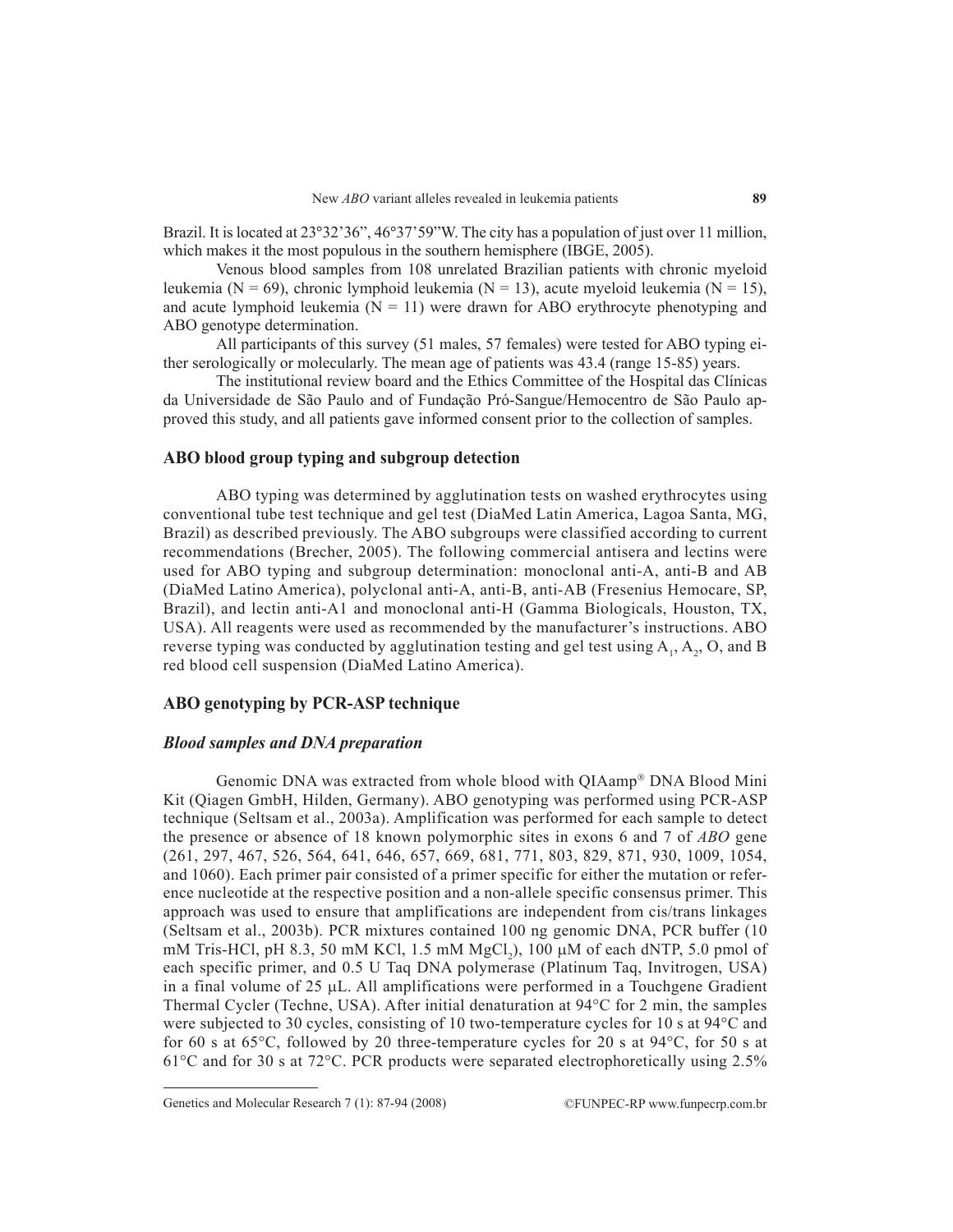agarose gels containing ethidium bromide (0.2  $\mu$ g/mL) at 100 V for 60 min and visualized under UV irradiation.

#### **Sequencing of PCR products**

Amplification of a generic 1963-bp fragment spanning from intron 5 (nt 533-551) to 3' UTR nt 5-22 of the *ABO* gene and direct sequencing of exons 6 and 7 were done as follows: 100 ng genomic DNA,  $2.5$  mM  $MgCl<sub>2</sub>$ , 0.2 mM dNTP, 5.0 pmol of each primer, 1.5 units DNA polymerase (Platinum Taq, Invitrogen, USA), and its supplied PCR buffer (Invitrogen, USA) in a 20-µL final volume. PCR was performed in a T3 Biometra Thermocycler (Biometra, Denmark) (Seltsam et al, 2003a). Initially, both *ABO* alleles were amplified simultaneously using primers for generic nucleotide sequencing (Seltsam, 2003a). The PCR products were then subsequently sequenced to identify all polymorphic sites in this region. Several nested primers were used for sequencing in accordance with the detected mutations to define the cis/trans linkage of the polymorphic sites using primer-specific primer pairs (haplotype specific nucleotide sequencing). The PCR products were purified using Exosap IT (USB, Amersham Biosciences, USA). DNA sequencing was performed using Big Dye Terminator Cycle Sequencing Standard Reagents Kit - version 3.1 (Applied Biosystems, USA). The reactions were performed according to the manufacturer's instructions using nested primers spanning from intron 5 to UTR 3' in an ABI Prism 770 Genetic Analyzer equipment (Applied Biosystems, USA).

## **Classification and nomenclature of** *ABO* **alleles**

The known *ABO* alleles were named according to the nomenclature used in the Blood Group Antigen Gene Mutation Database (http://www.ncbi.nlm.nih.gov/projects/mhc/xslcgi. fcgi? cmd= bgmut/home).

## **RESULTS**

ABO serological typing results according to leukemia type are presented in Table 1. The ABO phenotype most observed in patients with leukemia was blood type O in all groups studied (47.2%). After ABO subgroup investigation serologically, we found  $A<sub>2</sub>$ subgroup in 30.2% of patients with leukemia typed as blood group A.

| <b>Table 1.</b> Distribution of leukemia type according to ABO serological typing results. |                          |      |                   |      |                          |      |                   |      |                        |
|--------------------------------------------------------------------------------------------|--------------------------|------|-------------------|------|--------------------------|------|-------------------|------|------------------------|
| Leukemia<br>type                                                                           | <b>CML</b><br>$(N = 69)$ | P    | AML<br>$(N = 11)$ | P    | <b>CLL</b><br>$(N = 13)$ | P    | ALL<br>$(N = 15)$ | P    | Overall<br>$(N = 108)$ |
| ABO group                                                                                  |                          |      |                   |      |                          |      |                   |      |                        |
| $\Omega$                                                                                   | $30(43.5\%)$             | 0.29 | $4(36.4\%)$       | 0.44 | $9(69.2\%)$              | 0.09 | $8(53.3\%)$       | 0.60 | 51 (47.2%)             |
| А,                                                                                         | $23(33.3\%)$             | 0.08 | 3(27.3%)          | 0.96 | $0(0.0\%)$               | 0.01 | 4(26.7%)          | 0.91 | $30(27.8\%)$           |
| A,                                                                                         | $9(13.0\%)$              | 0.66 | $2(18.2\%)$       | 0.50 | $1(7.7\%)$               | 0.69 | $1(6.7\%)$        | 0.49 | $13(12.0\%)$           |
| B                                                                                          | $5(7.2\%)$               | 0.33 | $1(9.1\%)$        | 0.98 | $2(15.4\%)$              | 0.41 | $2(13.4\%)$       | 0.55 | $10(9.3\%)$            |
| AB                                                                                         | $2(2.9\%)$               | 0.55 | $1(9.1\%)$        | 0.32 | $1(7.7\%)$               | 0.41 | $0(0.0\%)$        | 0.41 | $4(3.7\%)$             |

Data are reported as number of individuals tested, with percent in parentheses. CML = chronic myeloid leukemia; AML = acute myeloid leukemia; CLL = chronic lymphoid leukemia; ALL = acute lymphoid leukemia.  $*P < 0.05$ .

Genetics and Molecular Research 7 (1): 87-94 (2008) ©FUNPEC-RP www.funpecrp.com.br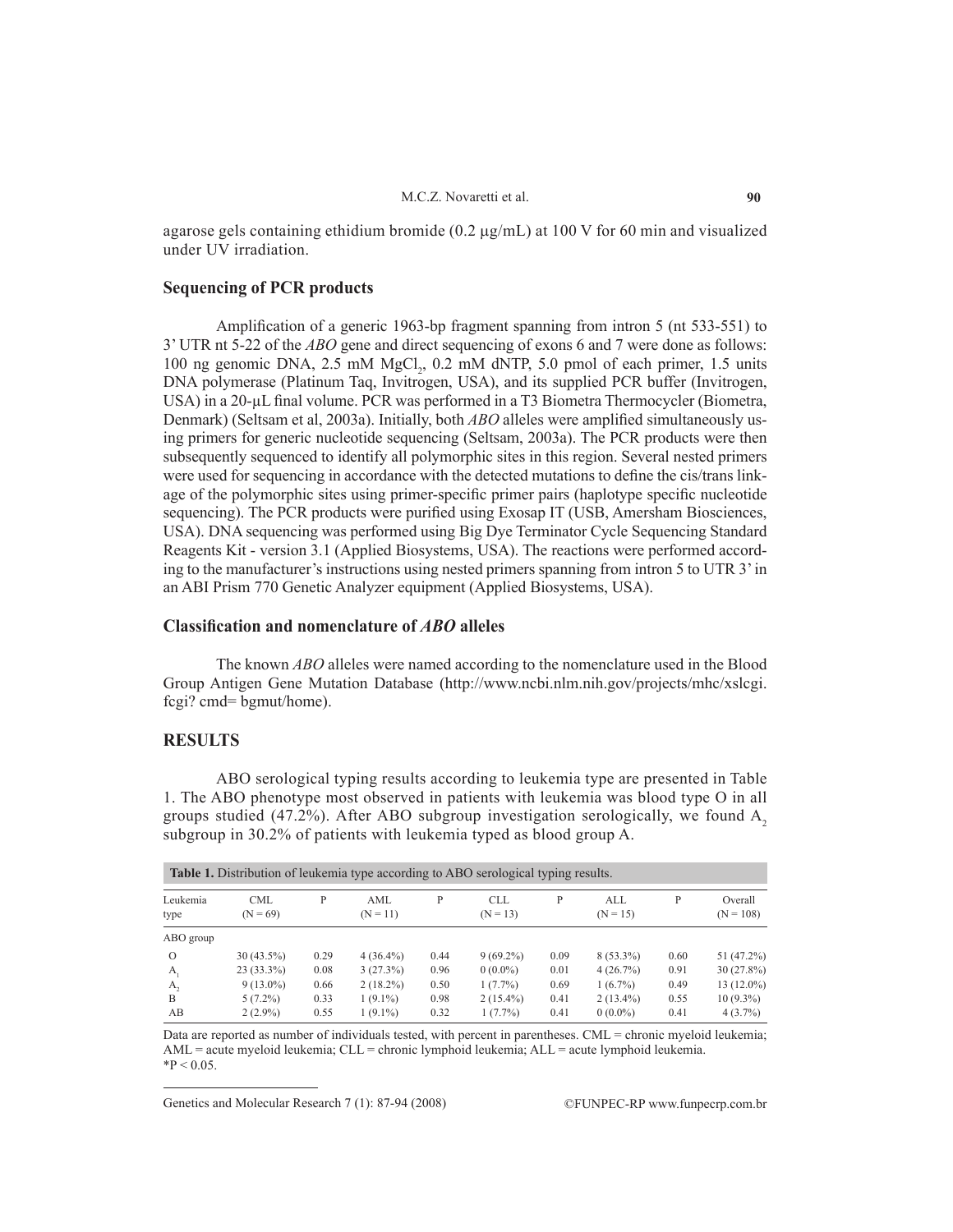*ABO* genotype was initially determined in 60 patients (55.5%) using PCR-ASP. After DNA sequencing, *ABO* genotyping was confirmed in additional 23 samples, totaling 83 (76.8%), shown in Table 2. The most frequent  $A_1$ ,  $A_2$ ,  $B$ , and  $O$  alleles identified in this group of patients were *ABO\*A103*, *ABO\*A201*, *ABO\*B101*, and *ABO\*O01*, respectively.

| ABO phenotype | Genotype $(ABO^*)$                                      | Number                      | Relative frequency |
|---------------|---------------------------------------------------------|-----------------------------|--------------------|
| $A_1(N = 30)$ | A101/001                                                | $\mathfrak{Z}$              | 0.0277             |
|               | A101/A206                                               | $\sqrt{2}$                  | 0.0185             |
|               | A102/O01                                                | $\ensuremath{\mathfrak{Z}}$ | 0.0277             |
|               | A102/O02                                                | $\mathbf{1}$                | 0.0093             |
|               | A102/O06                                                | $\mathbf{1}$                | 0.0093             |
|               | A102/A106                                               | $\mathbf{1}$                | 0.0093             |
|               | A103/O01                                                | $\overline{4}$              | 0.0370             |
|               | A103/O02                                                | $\mathbf{1}$                | 0.0093             |
|               | A103/O06                                                | $\sqrt{2}$                  | 0.0185             |
|               | A103/O22                                                | 6                           | 0.0555             |
|               | $A_i^*$ <sub>variant</sub>                              | 6                           | 0.0555             |
| $A_2(N = 13)$ | A201/A201                                               | $\mathbf{1}$                | 0.0093             |
|               | A201/A202                                               | $\sqrt{3}$                  | 0.0277             |
|               | A201/A206                                               | $\,1\,$                     | 0.0093             |
|               | A201/O23                                                | $\,1\,$                     | 0.0093             |
|               | A201/O01                                                | $\sqrt{2}$                  | 0.0185             |
|               | A202/O21                                                | $\,1\,$                     | 0.0093             |
|               | A202/O23                                                | $\,1\,$                     | 0.0093             |
|               | A205/O01                                                | $\mathbf{1}$                | 0.0093             |
|               | $A_{\scriptscriptstyle 2}^{\;\;\star\;\;}$ $_{variant}$ | $\mathbf 2$                 | 0.0185             |
| $B(N = 10)$   | <b>B101/001</b>                                         | 5                           | 0.0463             |
|               | B101/O02                                                | $\overline{\mathbf{3}}$     | 0.0277             |
|               | $B^*$<br>variant                                        | $\overline{2}$              | 0.0185             |
| $AB(N=4)$     | A102/B101                                               | $\sqrt{2}$                  | 0.0185             |
|               | A102/B103                                               | $\,1\,$                     | 0.0093             |
|               | A103/Bx01                                               | $\mathbf{1}$                | 0.0093             |
| $O(N = 51)$   | 001/001                                                 | $\,$ 8 $\,$                 | 0.0741             |
|               | 001/002                                                 | $\overline{4}$              | 0.0370             |
|               | 001/005                                                 | 6                           | 0.0555             |
|               | 001/006                                                 | $\sqrt{2}$                  | 0.0185             |
|               | 001/007                                                 | $\,1\,$                     | 0.0093             |
|               | 001/022                                                 | 6                           | 0.0555             |
|               | 005/005                                                 | $\ensuremath{\mathfrak{Z}}$ | 0.0277             |
|               | 005/006                                                 | $1\,$                       | 0.0093             |
|               | 006/006                                                 | $\,1\,$                     | 0.0093             |
|               | 006/022                                                 | $\overline{4}$              | 0.0370             |
|               | $0^*$<br>variant                                        | 15                          | 0.1389             |

**Table 2.** ABO serological typing and genotyping results in patients with leukemia after PCR-ASP and DNA sequencing  $(N = 108)$ .

\*Boldface type is used to designate the new *ABO* alleles identified in this study.

In our study, *ABO\*O01* was the most common allele found, with a relative frequency of 0.5737, followed by *ABO\*O22* (0.1480) and by *ABO\*A103* (0.1296). We identified 22 new *ABO\*variants* in the coding region of the *ABO* gene in 25 individuals with leukemia (23.2%) (Table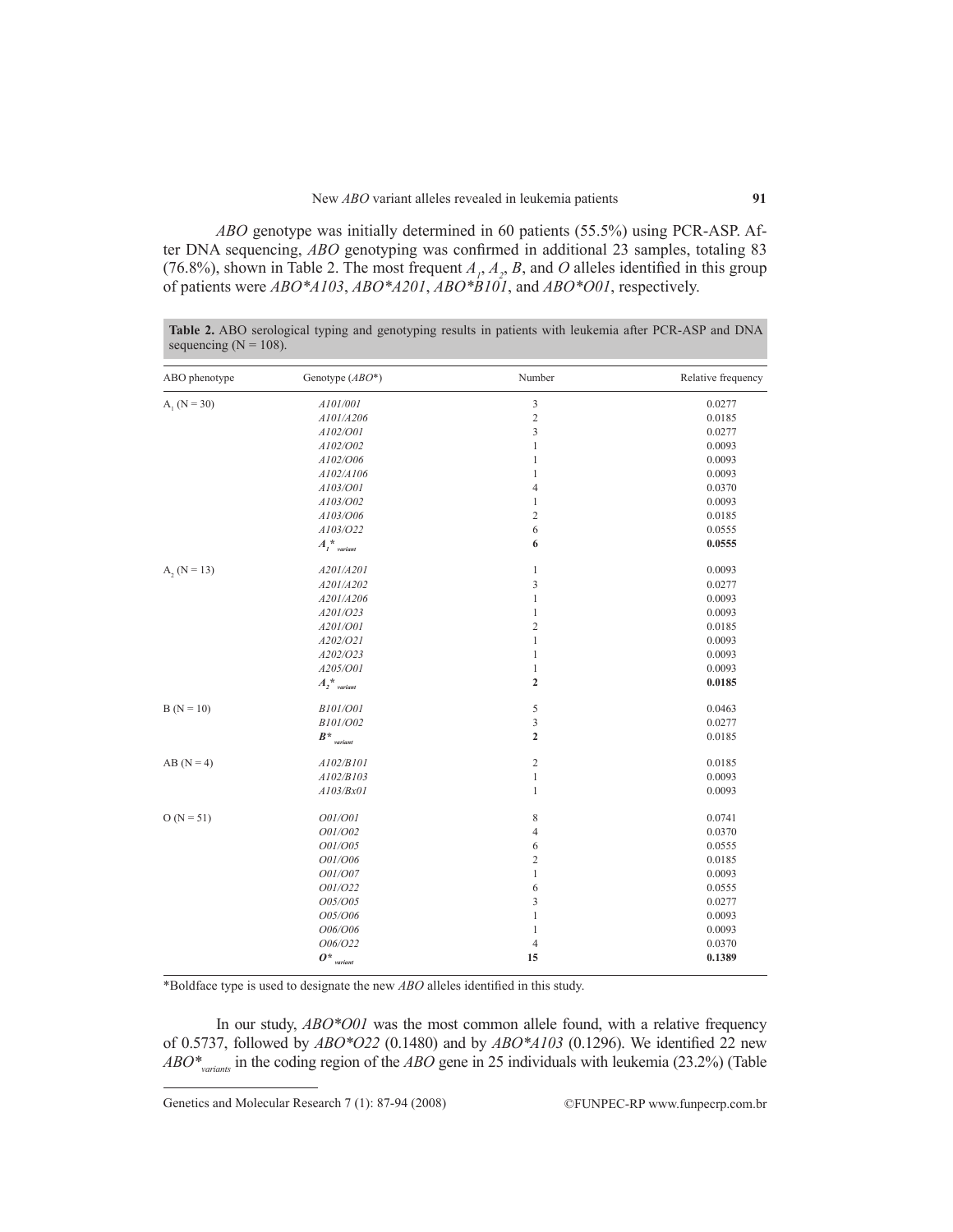#### M.C.Z. Novaretti et al.

3). The new ABO variants consisted of 11 single nucleotide substitutions (414G>C, 483C>A, 520C>G, 668G>T, 895G>T, 907G>C, 959C>T, 1038G>A, 1055G>C, 1057A>G, and 1059C>A), 12 single base insertions (667insT, 734insC, 856insA, 857insA, 858insG, 959insT, 960insC, 986insT, 1012insA, 1049insG, 1050insG, and 1052insT), 6 base deletions (465delG, 507delG, 547delG, 899delG, 904delG, and 1010delG), and one reciprocal translocation (1000G>C, 1001C>G) located within exon 7. The majority of ABO variants were detected in *O* alleles. In 5 of 51 samples typed as blood group O (9.8%) we found nondeletional *ABO\*O* alleles. The 1019G>A in exon 7 of the *ABO* gene detected in 5 samples was the most frequent mutation detected in the new ABO variants. The number of mutations identified by sequencing for each new ABO<sub>variant</sub> ranged from 1 to 8 (mean =  $4.0 \pm 2.2$ ) (Table 3).

When serological results were compared to molecular analysis, all results except two were concordant. One sample was typed as blood group A<sub>1</sub>, but molecularly genotyped as  $\text{ABO*}$  A101/ *A206*. It is interesting to note that a sample classified serologically as group AB was shown to be *ABO\*A103/ABO\*Bx01* after DNA sequencing. In this sample, B antigen reactivity against anti-B sera was unaffected when tested with different anti-B sera.

| ABO phenotype  | Name Alias                  | Nucleotide change                          | Amino acid change | Number         |
|----------------|-----------------------------|--------------------------------------------|-------------------|----------------|
| $A_{1}$        | $\rm {A1_{\rm var1}}$       | 467C>T;771C>T;829G>A                       | P156L; V277M      | 2              |
|                | $\rm {A1_{\rm var2}}$       | 467C>T;904delG                             | P156L; D302T      | 1              |
|                | $\rm {A1_{\rm var3}}$       | 547delG;959C>T                             | D183T; S320F      | 1              |
|                | $\rm {A1_{\rm var4}}$       | 856insA                                    | None              | 1              |
|                | $\rm {A1_{var5}}$           | 986insT                                    | None              | 1              |
| A <sub>2</sub> | $A2_{\text{var}2}$          | 467C>T;1050insG                            | P156L; none       | 1              |
|                | $\mbox{A2}_\text{var1}$     | 1000G>C:1001C>G:1055G>C:                   | A334R; R352P;     | 1              |
|                |                             | 1057^>G;1059C>A                            | <b>N353E</b>      |                |
| $\mathbf B$    | $\mathrm{B1}_{\rm var1}$    | 297^>G;771C>T;829G>A;                      | V277M; W300C      | $\mathbf{1}$   |
|                |                             | 858insG;895G>T;899delG                     |                   |                |
|                | $\mathrm{B1}_{\text{var2}}$ | 657C>T;703G>A;796delC;                     | G235S; G268A      | $\mathbf{1}$   |
|                |                             | 803G>C;930G>A                              |                   |                |
| $\Omega$       | $\mathcal{O}_{\text{varl}}$ | 261delG;297 <sup>A</sup> >G;414G>C;646T>A; | 88fs+truncation   | $\overline{2}$ |
|                |                             | 681G>A;771C>T;829G>A                       |                   |                |
|                | $\mathbf{O}_{\text{var2}}$  | 261delG;297^>G;465delG;483C>A;             | 88fs+truncation   | $\mathbf{1}$   |
|                |                             | 768C>A;907G>C;959insT;960insC              |                   |                |
|                | $\mathcal{O}_\text{var3}$   | 261delG;297^>G;467C>T;1050insG             | 88fs+truncation   | $\mathbf{1}$   |
|                | $\mathcal{O}_\text{var4}$   | 261delG;297^>G;646T>A;667insT;             | 88fs+truncation   | $\mathbf{1}$   |
|                |                             | 668G>T;681G>A;771C>T;829G>A                |                   |                |
|                | $\mathcal{O}_{\text{var5}}$ | 261delG;297^>G;646T>A;771C>T;              | 88fs+truncation   | $\mathbf{1}$   |
|                |                             | 829G>A;1019G>A                             |                   |                |
|                | $\mathcal{O}_\text{var6}$   | 261delG;520G>A;734insC                     | 88fs+truncation   | 1              |
|                | $\mathbf{O}_{\text{var7}}$  | 261delG;547delG;959C>T                     | 88fs+truncation   | $\mathbf{1}$   |
|                | $\mathcal{O}_{\text{var8}}$ | 261delG;646T>A;681G>A;771C>T;              | 88fs+truncation   | 1              |
|                |                             | 829G>A;1019G>A                             |                   |                |
|                | $\mathcal{O}_\text{var9}$   | 261delG;1010delG;1019G>A;1050insG          | 88fs+truncation   | 1              |
|                | ${\cal O}_{\rm var10}$      | 297^>G:507delG:526C>G:802G>A:              | O169H; R176G;     | $\mathbf{1}$   |
|                |                             | 1012insA;1038G>A                           | G268R; none; none |                |
|                | $\mathcal{O}_\text{var11}$  | 297 <sup>A</sup> >G;857insA                | None              | 1              |
|                | $\mathcal{O}_\text{var12}$  | 467C>T;1049insG                            | P156L; none       | 1              |
|                | $\mathbf{O}_{\text{var13}}$ | 1019G>A;1052insT                           | <b>R340K</b>      | $\overline{2}$ |

**Table 3.** Exon mutations of the new *ABO* alleles detected in the present study.

Genetics and Molecular Research 7 (1): 87-94 (2008) ©FUNPEC-RP www.funpecrp.com.br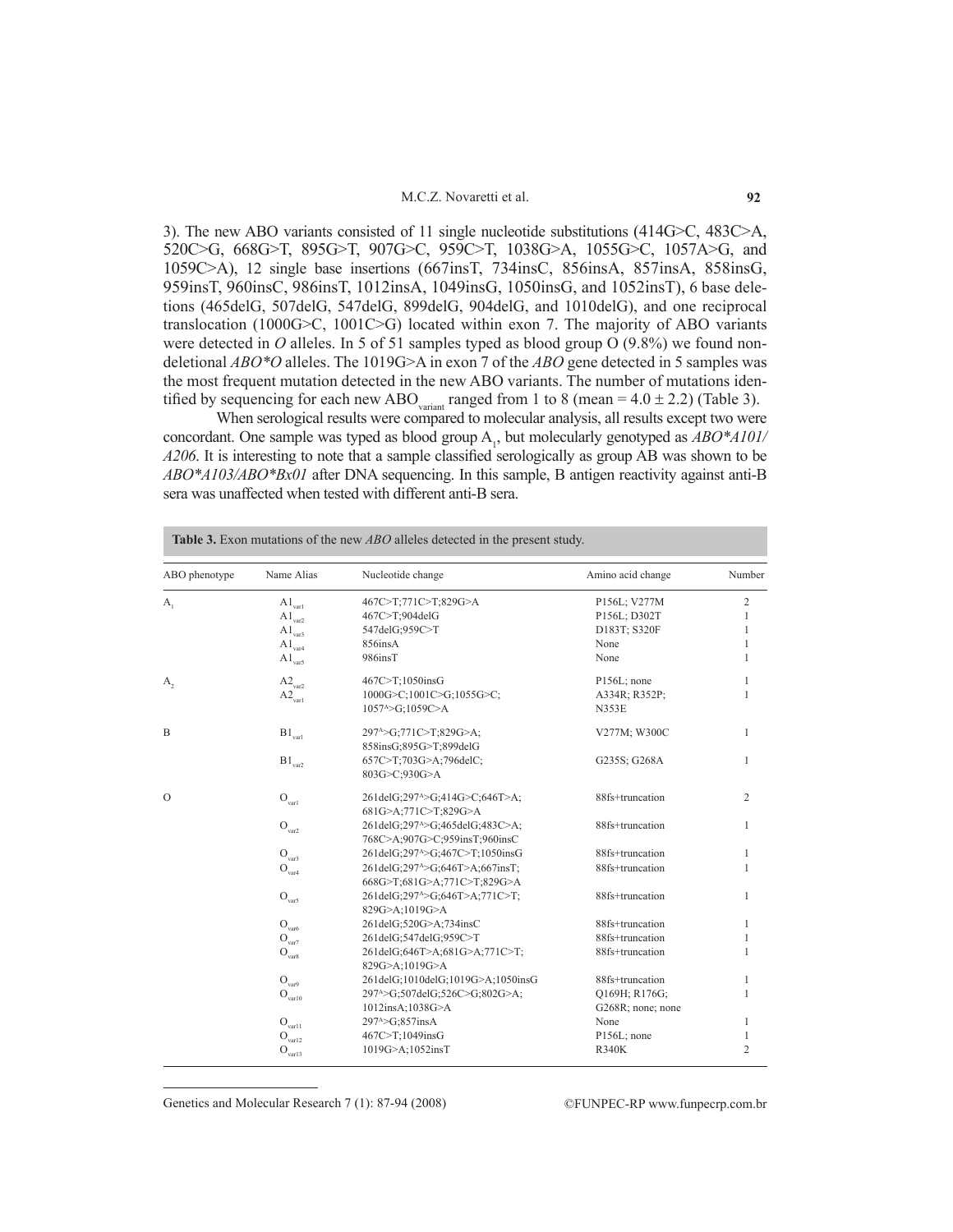## **DISCUSSION**

ABO antigens are widely expressed in human tissues. Ichikawa et al. (1998) have demonstrated that the membrane glycoproteins which carry ABO antigens are important for growth regulation, such as the endothelial growth factor receptor and integrin receptors. These antigens are known to undergo drastic changes during maturation of cells in the epithelial and the erythroid lineages (Hakomori, 1999). Indeed, ABO mRNA gene has been demonstrated even in hematopoietic stem cells. Consequently, any event in these cells could lead to *ABO* gene alteration (Hosoi et al., 1998).

Critical mutations for *A* and *B* alleles have been found predominantly in exons 6 and 7 of the *ABO* gene, where the catalytic domain of ABO glycosyltransferases is encoded (Olsson and Chester, 2001; Downing and Darke, 2003). In this study, we typed for ABO and genotyped exons 6 and 7 of the *ABO* gene, using PCR-ASP and DNA sequencing, in 108 patients with leukemia to identify variations and polymorphisms.

The most common *ABO* allele found in our study, as well as in series testing blood donors, was *ABO\*O01* (Batissoco et al., 2001; Olsson and Chester, 2001; Hosseini-Maaf et al., 2005). Although *ABO\*A103* has been reported as a rare allele, it was the most detected *A1* allele (0.1296); *ABO\*A102* (0.0834) and *ABO\*A101* (0.0462), while common in different populations (Yip, 2002), were less identified in the group of patients reported here.

Bianco et al. (2001), using PCR-RFLP and flow cytometry, studied 57 patients with leukemia and showed that the loss of A and B antigens is common in patients with myeloid malignancies (28%).

Here, we report 20 known and 22 new ABO variants, the majority of them in the *O* allele. In 9.8% of the samples typed as blood group O, we found non-deletional *ABO\*O* alleles. The sample  $O_{\text{parallel}}$  has the mutation at 802 which is known to abolish the enzymatic activity of the ABO glycosyltransferase. These unusual *O* alleles lacking the common 261delG show a serious risk for erroneous interpretation in ABO genotyping (Hosseini-Maaf et al., 2005).

Interestingly, a sample typed serologically as blood group O, showed inconclusive ABO PCR-ASP genotyping. After DNA sequencing, it was possible to detect a reciprocal translocation in exon 7 (Table 3).

The detection of new alleles has proved helpful for determining the functional relevance of the different amino acid positions (Yip, 2002). These mutations, especially in hybrid alleles, could explain the different substrate specificity of the A and B enzymes, to better understand the inactivity of the *O* allele (Seltsam et al., 2003b; Sousa et al., 2005). Therefore, systematic ABO genotyping in different patient groups will presumably lead to the discovery of more ABO variants.

The high number of polymorphisms at the *ABO* gene may be due to different molecular mechanisms (Yamamoto, 2004) as shown in this study. As ABO antigens are expressed in stem cells, the alleles detected in leukemia patients, especially *ABO<sub>variants</sub>*, may reflect a disruption in the hematopoiesis process. Elucidation of the diversity of this gene in leukemia and in other diseases, where alteration in ABO expression has been described, is important for the determination of the effect of changes in an amino acid residue on the specificity and activity of ABO glycosyltransferases and their functional relevance in diseases and in other circumstances.

In conclusion, this is the first report of a large number of samples of patients with leukemia genotyped for *ABO*. The findings of this study indicate that there is a high level of recombinant activity in the *ABO* gene in leukemia patients, revealing new ABO variants.

Genetics and Molecular Research 7 (1): 87-94 (2008) ©FUNPEC-RP www.funpecrp.com.br